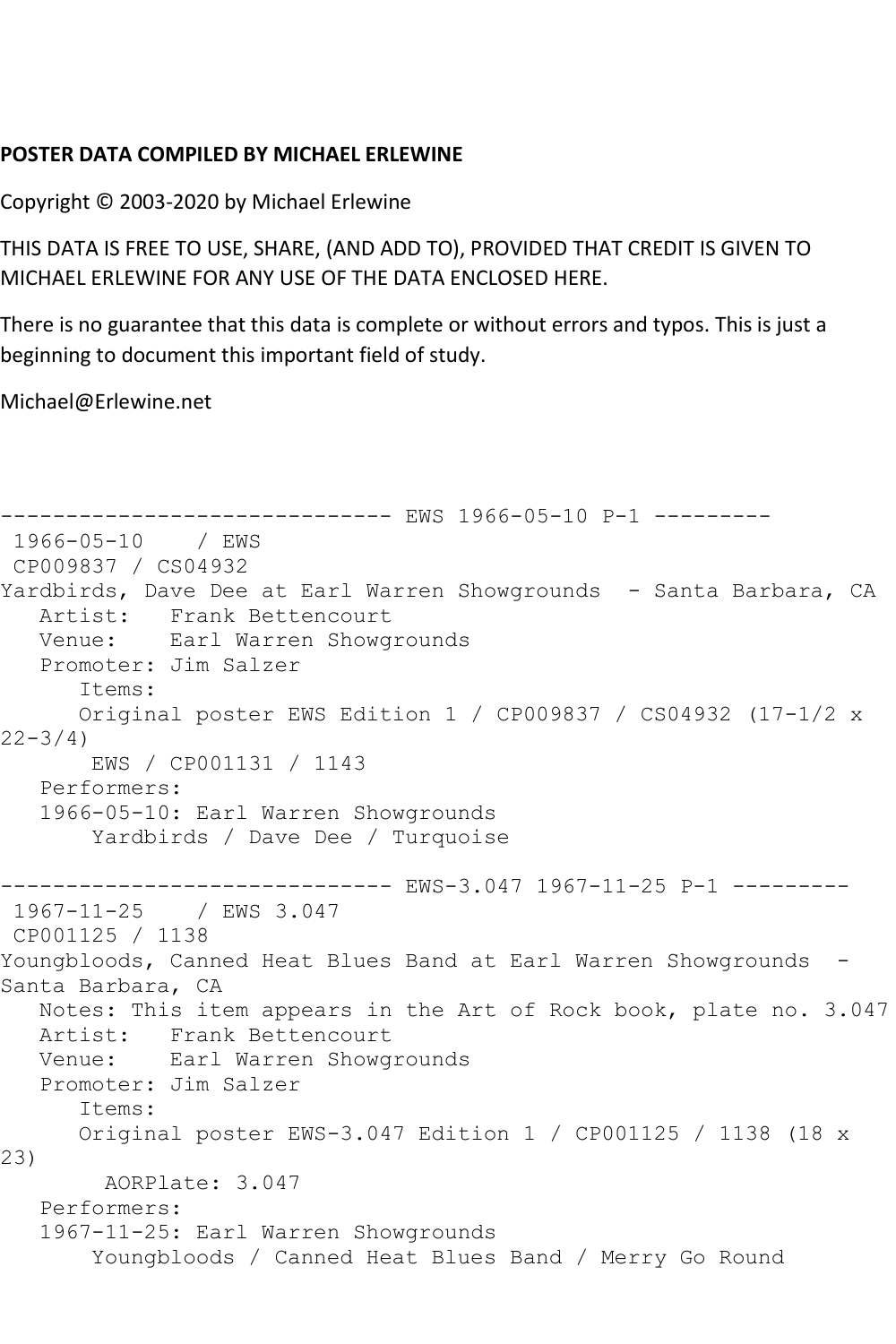------------------------------ EWS 1968-01-20 P-1 --------- 1968-01-20 / EWS CP000589 / 0594 Vanilla Fudge, Stone Poneys at Earl Warren Showgrounds - Santa Barbara, CA<br>Artist: Frank Bettencourt Venue: Earl Warren Showgrounds Promoter: Jim Salzer Items: Original poster EWS Edition 1 / CP000589 / 0594 (16-1/2 x 21) Performers: 1968-01-20: Earl Warren Showgrounds Vanilla Fudge / Stone Poneys / Taj Mahal ------------ EWS 1968-02-03 P-1 ---------1968-02-03 / EWS CP001126 / 1139 Big Brother and the Holding Company, Electric Flag at Earl Warren Showgrounds - Santa Barbara, CA Artist: Frank Bettencourt Venue: Earl Warren Showgrounds Promoter: Jim Salzer Items: Original poster EWS Edition 1 / CP001126 / 1139 (16-11/16 x 21-1/2) Performers: 1968-02-03: Earl Warren Showgrounds Big Brother and the Holding Company / Electric Flag / Sweetwater ------------------------------ EWS 1968-02-11 P-1 --------- 1968-02-11 / EWS CP009850 / CS04945 Eric Burdon and the Animals, Fugs at Earl Warren Showgrounds - Santa Barbara, CA Event: the Bromo Seltzer Collection of 74 Popular Songs Artist: Frank Bettencourt Venue: Earl Warren Showgrounds Promoter: Jim Salzer Items: Original poster EWS Edition 1 / CP009850 / CS04945 (17 x 22) EWS / CP000590 / 0595 Performers: 1968-02-11: Earl Warren Showgrounds Eric Burdon and the Animals / Fugs / Eire Apparent --------- EWS 1968-02-24 P-1 ---------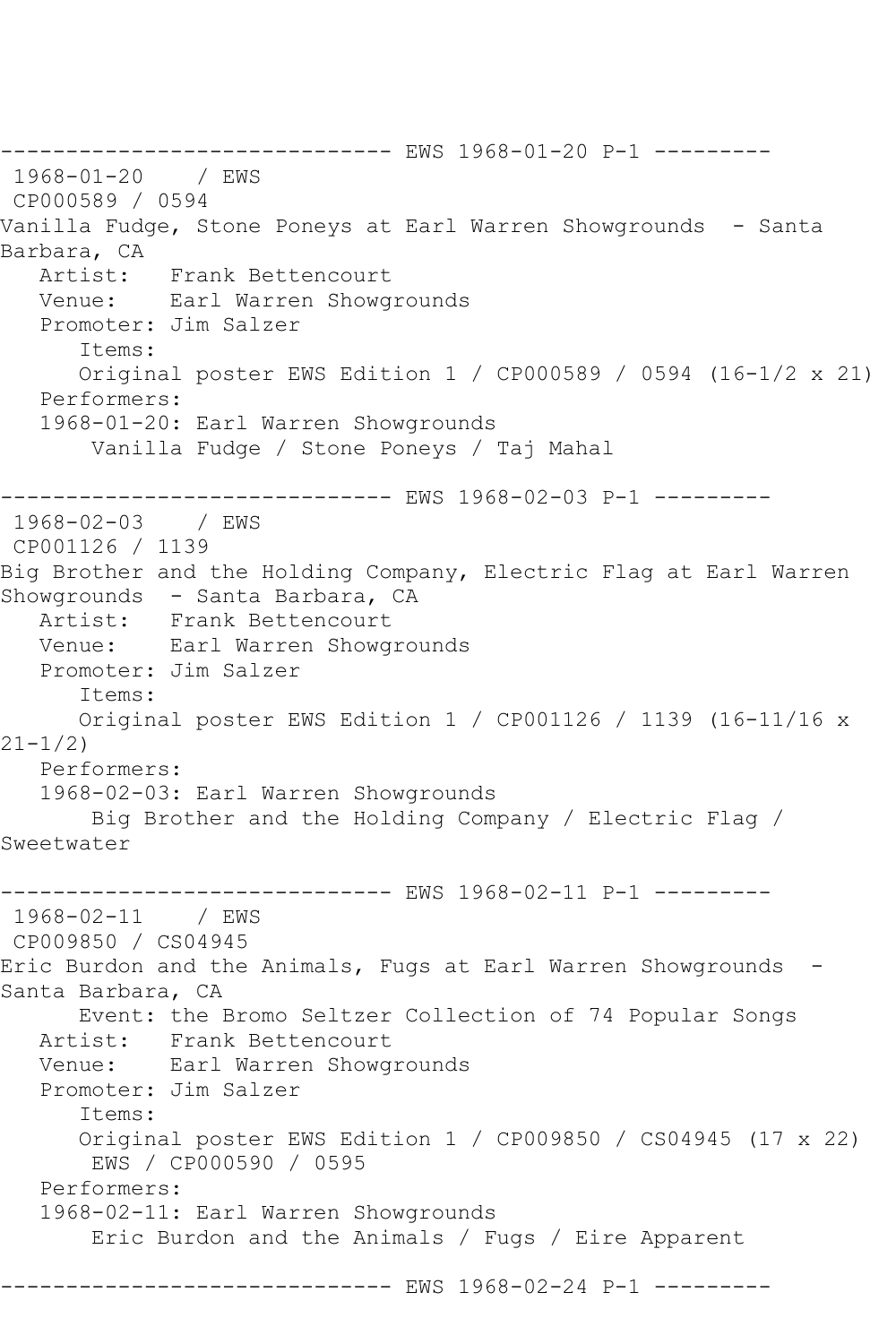1968-02-24 / EWS CP009848 / CS04943 Cream, Taj Mahal at Earl Warren Showgrounds - Santa Barbara, CA Artist: Frank Bettencourt<br>Venue: Earl Warren Showg Earl Warren Showgrounds Promoter: Jim Salzer Items: Original poster EWS Edition 1 / CP009848 / CS04943 (16-3/16 x  $21 - 3/4$ ) EWS / CP001130 / 1142 Performers: 1968-02-24: Earl Warren Showgrounds Cream / Taj Mahal / James Cotton Blues Band ------------------------------ 1968-02-24 P --------- 1968-02-24 / CP052200 / CP052200 Taj Mahal, James Cotton Blues Band at Showground Artist: Frank Bettencourt Venue: Showground Items: Original poster / CP052200 / CP052200 (16-1/4 x 21-3/4) Performers: 1968-02-24: Showground Taj Mahal / James Cotton Blues Band ------------------------------ 1968-02-28 T-1 --------- 1968-02-28 / Sweetwater, Evergreen Blues Band, Strange Brew Artist: Frank Bettencourt Promoter: Jim Salzer Items: Ticket Edition  $1 / (4-1/4 \times 6-1/8)$  Performers: 1968-02-28: Sweetwater / Evergreen Blues Band / Strange Brew ------------------------------ EWS 1968-03-16 P-1 --------- 1968-03-16 / EWS CP009841 / CS04936 Blue Cheer, Nitty Gritty Dirt Band at Earl Warren Showgrounds - Santa Barbara, CA Artist: Frank Bettencourt Venue: Earl Warren Showgrounds Promoter: Jim Salzer Items: Original poster EWS Edition 1 / CP009841 / CS04936 (16 x 21)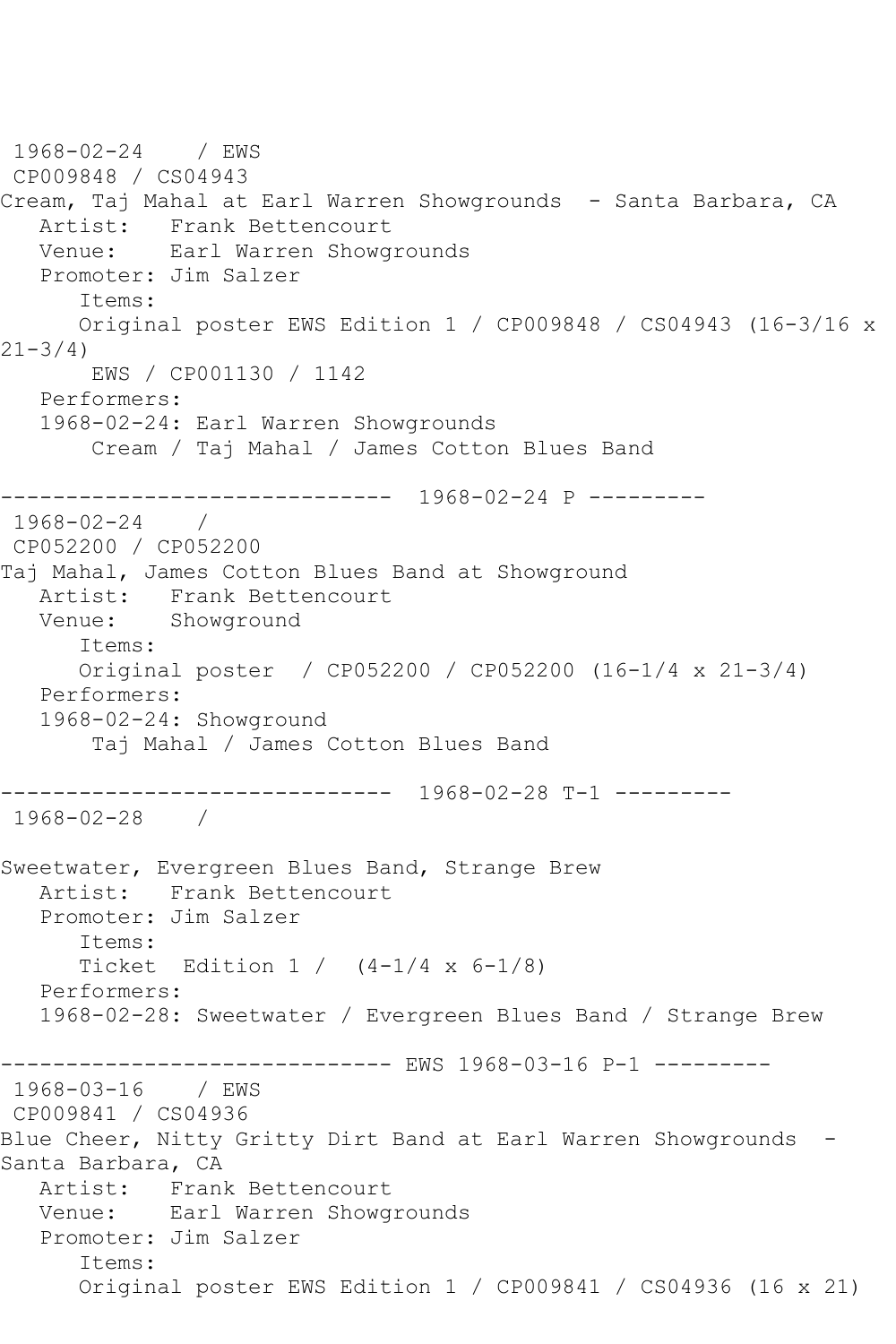EWS / CP000588 / 0593 Performers: 1968-03-16: Earl Warren Showgrounds Blue Cheer / Nitty Gritty Dirt Band / Nazz / Sound: National of Hollywood ------------------------------ 1968-05-10 P --------- 1968-05-10 / The Yardbirds, Dave Dee, Dozy, Beaky, Mich, Tich, Turquoise Artist: Frank Bettencourt Items: Original poster / Performers: 1968-05-10: Yardbirds / Dave Dee / Dozy / Beaky / Mich / Tich / Turquoise ------------------------------ 1968-05-10 P --------- 1968-05-10 / CP061181 / CP061181 Yardbirds, Dave Dee Dozy Beaky Mich Tich at Earl Warren Showgrounds [Santa Barbara, CA] Artist: Frank Bettencourt Venue: Earl Warren Showgrounds Promoter: Kacy and Jim Salzer Items: Original poster / CP061181 / CP061181 (17-1/2 x 22-1/2) Performers: 1968-05-10: Earl Warren Showgrounds Yardbirds / Dave Dee Dozy Beaky Mich Tich / Turquoise ------------------------------ 1968-05-10 P --------- 1968-05-10 / CP061182 / CP061182 Yardbirds, Dave Dee Dozy Beaky Mich Tich at Earl Warren Showgrounds [Santa Barbara, CA] Artist: Frank Bettencourt Venue: Earl Warren Showgrounds Promoter: Kacy and Jim Salzer Items: Original poster / CP061182 / CP061182 (17-1/2 x 22-5/8) Performers: 1968-05-10: Earl Warren Showgrounds Yardbirds / Dave Dee Dozy Beaky Mich Tich / Turquoise ------------------------------ 1968-10-06 P --------- 1968-10-06 /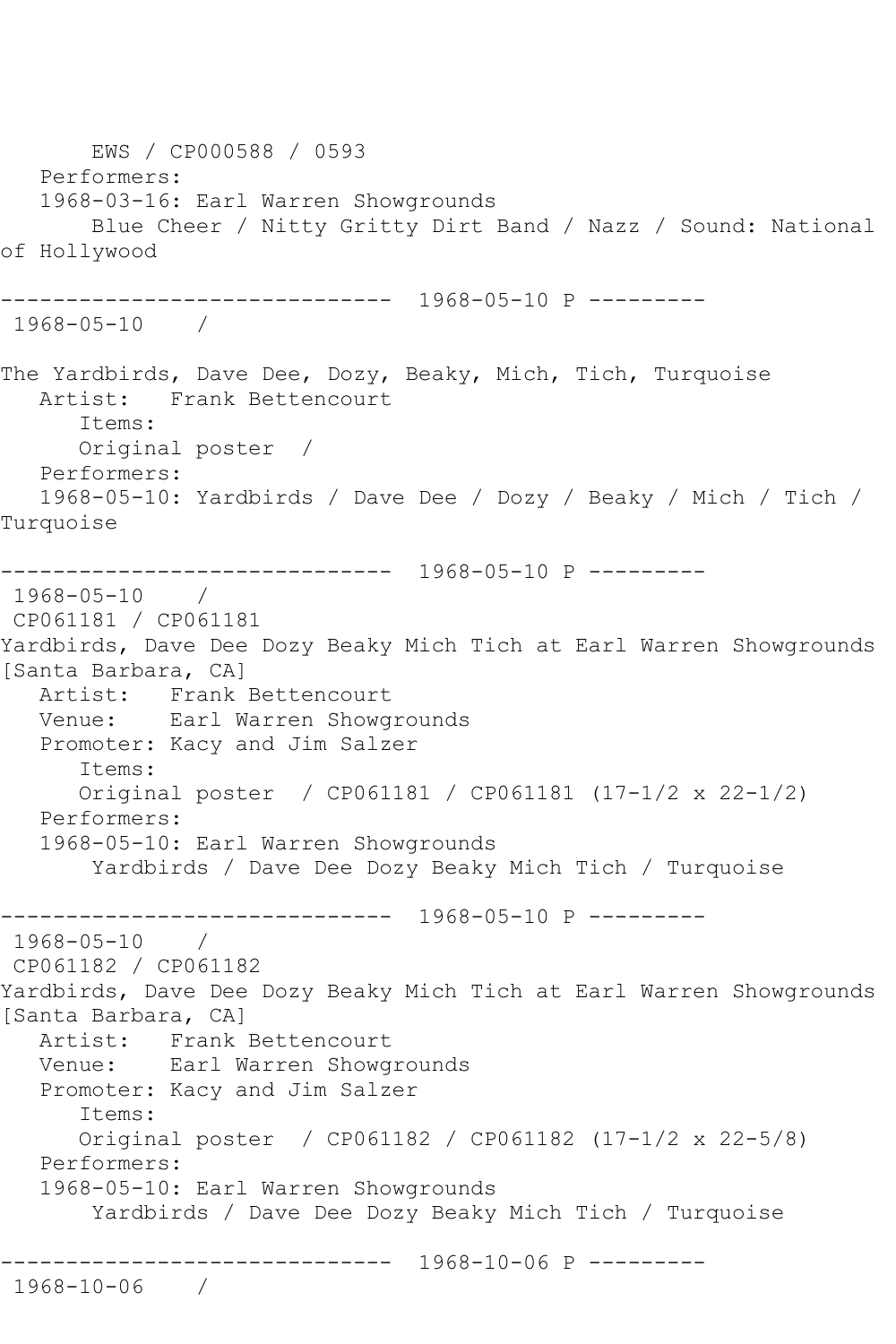Buffalo Springfield, Charles Lloyd, Turquoise<br>Artist: Frank Bettencourt Frank Bettencourt Items: Original poster / Performers: 1968-10-06: Buffalo Springfield / Charles Lloyd / Turquoise ------------ EWS-3.041 1969-08-01 P-1 ---------1969-08-01 / EWS 3.041 CP009847 / CS04942 Led Zeppelin, Fraternity of Man at Earl Warren Showgrounds - Santa Barbara, CA Notes: This item appears in the Art of Rock book, plate no. 3.041 Artist: Frank Bettencourt Venue: Earl Warren Showgrounds Promoter: Jim Salzer Items: Original poster EWS-3.041 Edition 1 / CP009847 / CS04942 (17- 1/2 x 22-1/2) AORPlate: 3.041 EWS-3.041 / CP000591 / 0596 AORPlate: 3.041 EWS-3.041 / CP018858 / XA19690801 AORPlate: 3.041 Performers: 1969-08-01: Earl Warren Showgrounds Led Zeppelin / Fraternity of Man / Jethro Tull ------------------------------ EWS-3.042 1969-08-16 P-1 --------- 1969-08-16 CP009836 / CS04931 Blind Faith, Delaney and Bonnie at Earl Warren Showgrounds - Santa Barbara, CA Notes: This item appears in the Art of Rock book, plate no. 3.042 Artist: Frank Bettencourt Venue: Earl Warren Showgrounds Promoter: Jim Salzer Items: Original poster EWS-3.042 Edition 1 / CP009836 / CS04931 (17-  $1/2 \times 22 - 1/2$  AORPlate: 3.042 EWS-3.042 / CP000592 / 0597 AORPlate: 3.042 Performers: 1969-08-16: Earl Warren Showgrounds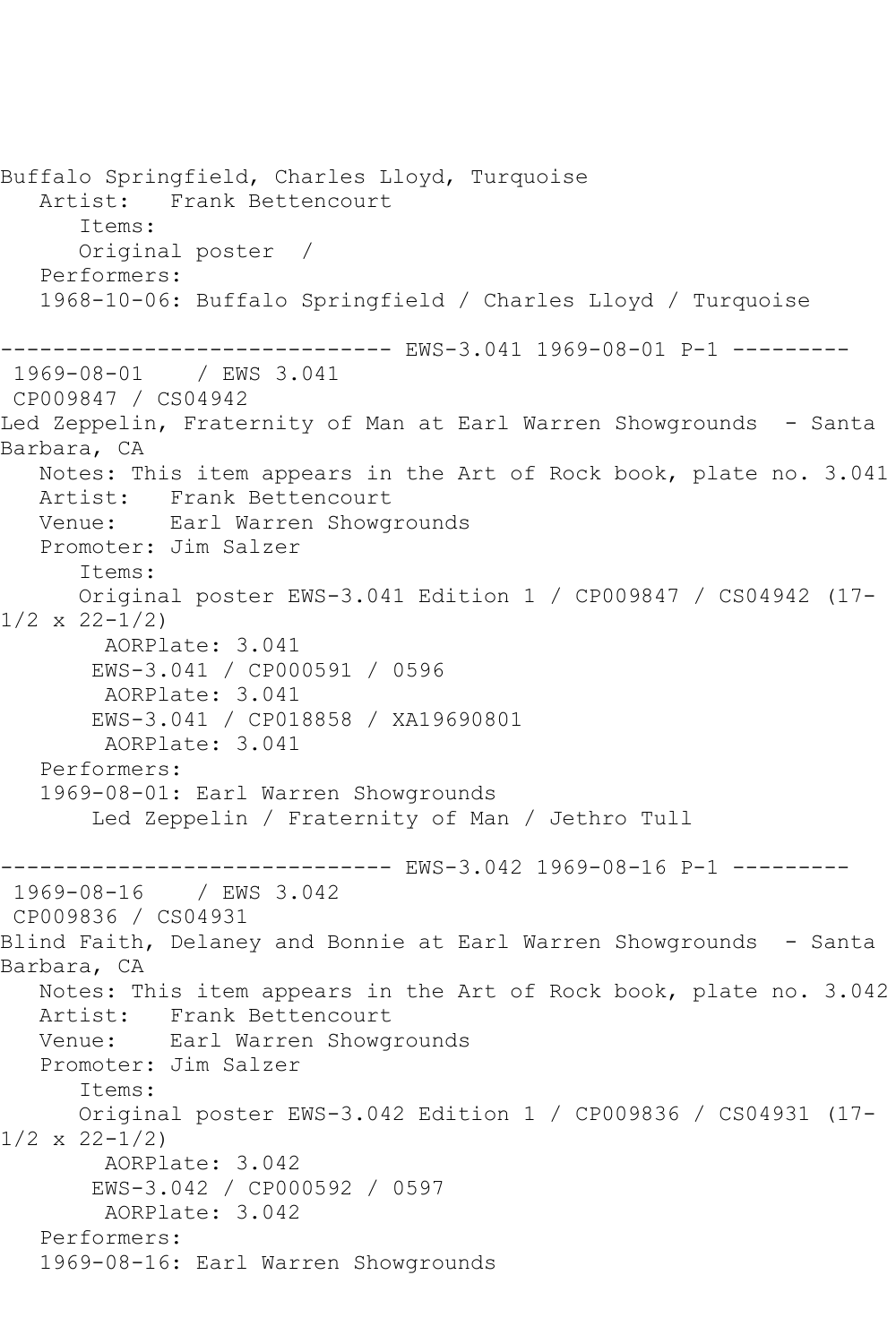Blind Faith / Delaney and Bonnie / Eric Clapton / Stevie Winwood / Ginger Baker / Rick Grech ------------------------------ zzzz-01-06 P --------  $zzzz - 01 - 06$ CP060466 / CP060466 Buffalo Springfield, Charles Lloyd at Earl Warren Showgrounds -Santa Barbara, CA Artist: Frank Bettencourt Venue: Earl Warren Showgrounds Promoter: Jim Salzer Items: Original poster / CP060466 / CP060466 (17-1/2 x 22) Performers: zzzz-01-06: Earl Warren Showgrounds Buffalo Springfield / Charles Lloyd / Turquoise ------------------------------ zzzz-01-20 P -------- zzzz-01-20 / CP060473 / CP060473 Vanilla Fudge, Stone Poney's at Earl Warren Showgrounds - Santa Barbara, CA Benefit: Lights by Omega's Eye Artist: Frank Bettencourt Venue: Earl Warren Showgrounds Promoter: Jim Salzer Items: Original poster / CP060473 / CP060473 (16-1/2 x 21-1/4) Performers: zzzz-01-20: Earl Warren Showgrounds Vanilla Fudge / Stone Poney's / Taj Mahal ------------------------------ zzzz-02-24 P --------  $zzzz-02-24$  / CP061375 / CP061375 Cream, Taj Mahal at Showgrounds Benefit: Lights by Omega's Eye Artist: Frank Bettencourt Venue: Showgrounds Promoter: Jim Salzer Items: Original poster / CP061375 / CP061375 (16-1/4 x 21-3/4) Performers: zzzz-02-24: Showgrounds Cream / Taj Mahal / James Cotton Blues Band ------------------ zzzz-02-28 P ---------